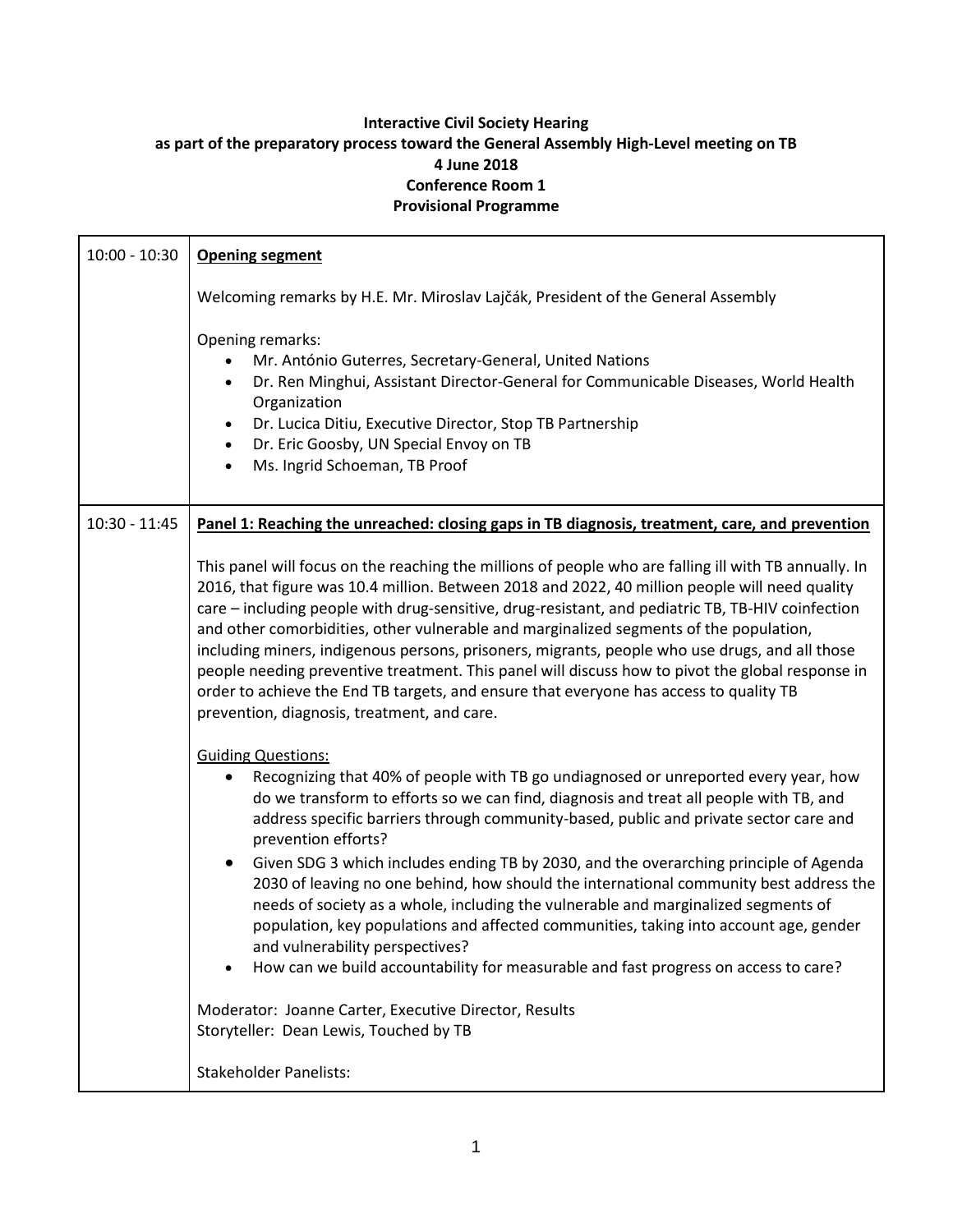|                 | Abdulai A. Sesay, National Executive Director, Civil Society Movement Against<br>Tuberculosis in Sierra Leone<br>Donald Tobaiwa, Executive Director, Jointed Hands Welfare Organisation<br>Dr. Farhana Amanullah, Pediatrician, Indus Hospital<br>$\bullet$<br>Hon. Angelina "Helen" Tan, Parliamentarian, Philippines<br>Interactive Q&A                                                                                                                                                                                                                                                                                                                                                                                                          |
|-----------------|----------------------------------------------------------------------------------------------------------------------------------------------------------------------------------------------------------------------------------------------------------------------------------------------------------------------------------------------------------------------------------------------------------------------------------------------------------------------------------------------------------------------------------------------------------------------------------------------------------------------------------------------------------------------------------------------------------------------------------------------------|
| $11:45 - 13:00$ | Panel 2: Investing to end the world's leading infectious killer                                                                                                                                                                                                                                                                                                                                                                                                                                                                                                                                                                                                                                                                                    |
|                 | TB cannot be eliminated with existing resources in TB care and R&D. Without significant<br>investment in the fight against TB, the disease is estimated to cost the global economy nearly<br>USD 1 trillion by 2030. This panel will focus on how to fill the annual funding gaps for TB care and<br>prevention (USD 2.3 billion) and TB R&D (USD 2 billion), as well as build support for investment in<br>dramatically underfunded health systems. Currently, 85% of resources for TB come from<br>domestic funding, but more financing is needed both from domestic and international sources if<br>we hope to end TB by 2030.                                                                                                                  |
|                 | <b>Guiding questions:</b><br>How do we achieve the financing necessary to fully fund the TB response? In<br>٠<br>particular, how do we ensure adequate resources for community advocacy and<br>services in order to enable the scale up of TB programmes for prevention,<br>diagnosis, treatment, and care for all people affected by TB, particularly key and<br>vulnerable populations?<br>What are the key factors for change that will enable increased and reliable<br>financing of community responses; including for adequate planning, costing and<br>budgeting, and policy and regulatory frameworks?<br>What are good ways to drive greater accountability for domestic and<br>international financing, including innovative approaches? |
|                 | Moderator: RD Marte, APCASO<br>Storyteller: Melquiades Huauya Ore, Strongheart Group                                                                                                                                                                                                                                                                                                                                                                                                                                                                                                                                                                                                                                                               |
|                 | <b>Stakeholder Panelists:</b><br>Hon. Nick Herbert, Co-Chair of Global TB Caucus<br>Marijke Wijnroks, Chief of Staff, The Global Fund to Fight AIDS, TB and Malaria<br>Ezio Tavora Dos Santos Filho, Coordinator, Rede TB<br>$\bullet$<br>Carol Nawina Kachenga, Director, CITAMplus                                                                                                                                                                                                                                                                                                                                                                                                                                                               |
|                 | Interactive Q&A                                                                                                                                                                                                                                                                                                                                                                                                                                                                                                                                                                                                                                                                                                                                    |
| $15:00 - 16:15$ | Panel 3: Innovation to end TB: new tools and approaches                                                                                                                                                                                                                                                                                                                                                                                                                                                                                                                                                                                                                                                                                            |
|                 | This panel will focus on the urgent need to invest in new tools, including drugs, diagnostics and<br>vaccines, and their effective roll-out to ensure access for all people in need. Today, most people<br>are still diagnosed using the same technology from 1882 - a microscope, the only vaccine is 97<br>years old, and the drugs available were found decades ago. Research and innovation are also<br>needed to develop new approaches to tackling TB, and to face the public health threat of                                                                                                                                                                                                                                               |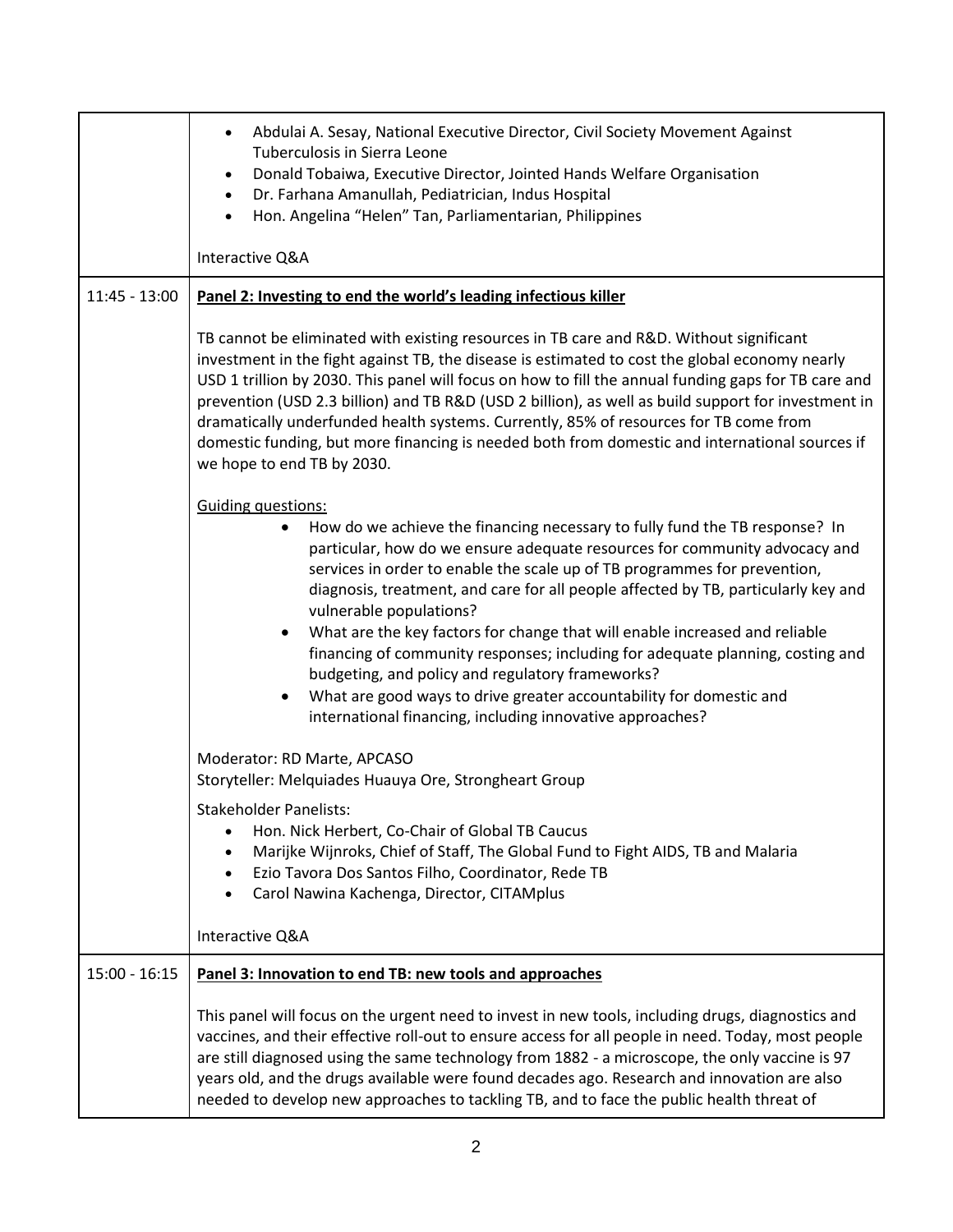|                 | antimicrobial resistance (AMR). Multi-drug resistant TB is among the top concerns in the AMR<br>response.                                                                                                                                                                                                                                                                                                                                                                                                                                                                                |
|-----------------|------------------------------------------------------------------------------------------------------------------------------------------------------------------------------------------------------------------------------------------------------------------------------------------------------------------------------------------------------------------------------------------------------------------------------------------------------------------------------------------------------------------------------------------------------------------------------------------|
|                 | <b>Guiding questions:</b><br>Given the urgent need for better TB diagnostics, drugs, vaccines, and technologies, how<br>$\bullet$<br>should civil society, other TB stakeholders, and Member States work together to ensure<br>adequate resources and support for research and development and community-led<br>initiatives, both globally and nationally, and accountability for research and development                                                                                                                                                                               |
|                 | impact?<br>How are the weaknesses in TB diagnostics, drugs, vaccines and technologies affecting<br>$\bullet$<br>people today? Why do we need new tools?                                                                                                                                                                                                                                                                                                                                                                                                                                  |
|                 | How can civil society and, in particular, TB-affected communities, be meaningfully<br>$\bullet$<br>involved in research and development processes?<br>What is the best way to support existing and new research initiatives and ensure they                                                                                                                                                                                                                                                                                                                                              |
|                 | deliver on their goals?                                                                                                                                                                                                                                                                                                                                                                                                                                                                                                                                                                  |
|                 | Moderator: Wim Vandevelde, Global Network of People Living with HIV<br>Storyteller: Paula Rusu, TB survivor                                                                                                                                                                                                                                                                                                                                                                                                                                                                              |
|                 | <b>Stakeholder Panelists:</b><br>Dr. Joanne Liu, International President, Médecins Sans Frontières<br>Prof. Madhukar Pai, Director, McGill Global Health Programs, McGill University<br>$\bullet$<br>Adrian Thomas, Vice President Global Programs & Policy, Johnson & Johnson Global<br>$\bullet$<br>Public Health, Representative of the International Federation of Pharmaceutical<br><b>Manufacturers &amp; Associations</b><br>Dr. Erlina Burhan, Medical Doctor, Persahabatan Hospital                                                                                             |
|                 | Interactive Q&A                                                                                                                                                                                                                                                                                                                                                                                                                                                                                                                                                                          |
| $16:15 - 17:45$ | Panel 4: Partnerships for success - the role of communities in an equitable, person-centred,<br>rights-based response                                                                                                                                                                                                                                                                                                                                                                                                                                                                    |
|                 | The TB response must begin with the affected people and communities, be rights-based, and<br>enable a model of person-centred care and prevention. This panel will focus on efforts to<br>empower communities through education and counseling, proper social protection, and people-<br>centred models of service delivery such as integrated, decentralized, ambulatory care.                                                                                                                                                                                                          |
|                 | <b>Guiding questions:</b><br>How should civil society and affected communities best support Member States to<br>envision and implement inclusive, people-centered, gender sensitive, and evidence-<br>based TB responses and equal access to justice?<br>Breaking the transmission cycle is essential to stopping any communicable disease -<br>$\bullet$<br>today this is happening in homes, communities and workplaces. As we accelerate efforts<br>at preventing TB how do we ensure adequate balance between people's rights to know if<br>they have TB and their right to privacy? |